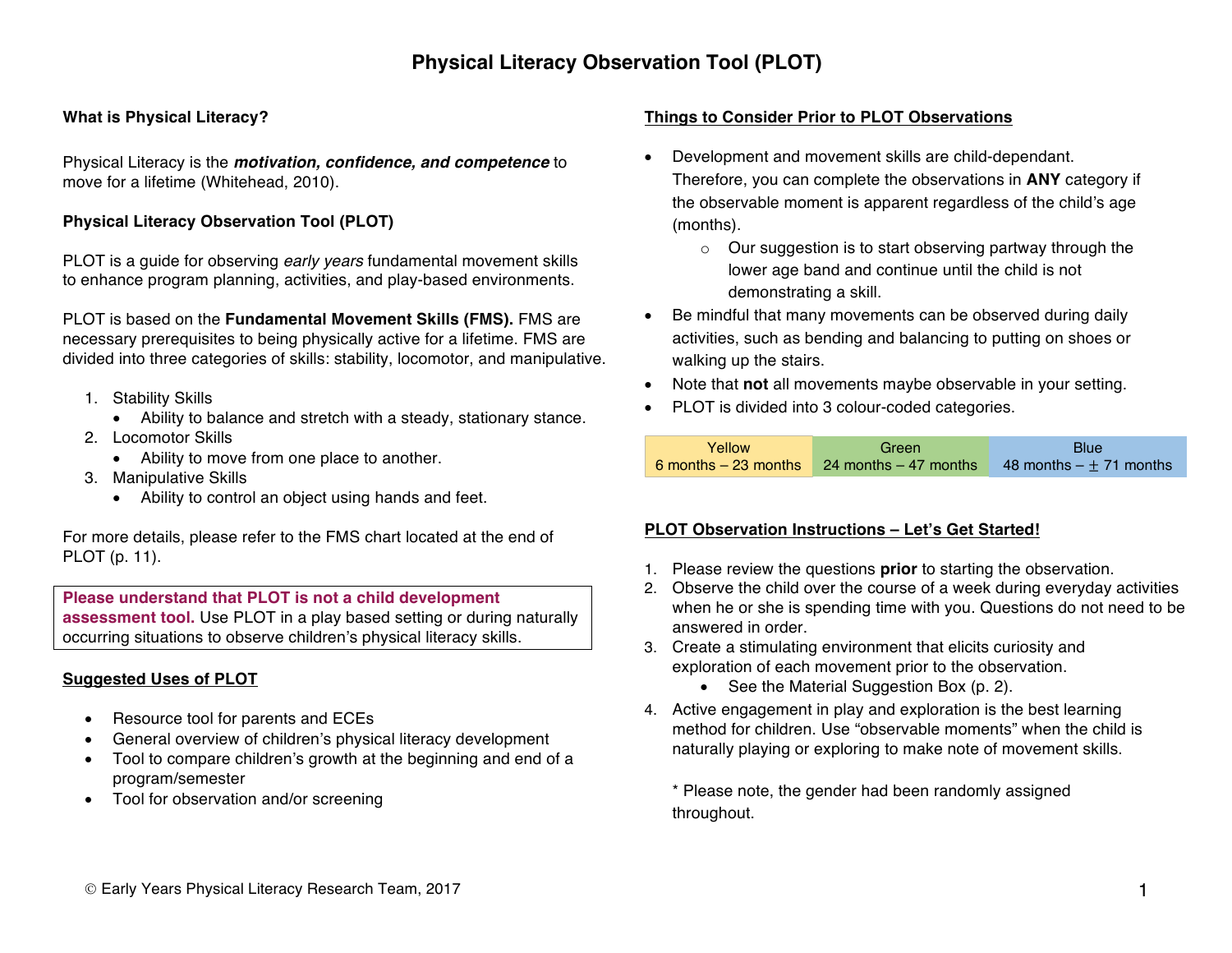| Child's Name:             | Is there a diagnosis for special needs?                               | Observer's Name:                 |
|---------------------------|-----------------------------------------------------------------------|----------------------------------|
| Date of Birth (MM/DD/YY): | No<br>Yes<br>If yes, state or describe diagnosis below:               | Relationship to Child:           |
| Gender:                   | Is this a familiar environment to the child? (if no, please explain): | Date Started:<br>Date Completed: |

# **Material Suggestion Box**

|                                  | <b>Part 1 - Stability Skills</b>                                                                                                                                                                                                                                                                                                               |                                                                                |                                                                                                                |                                            |                                                                                                                                    |                                                                      |                                                                                             |                                                                      |                                                                                                             |  |  |
|----------------------------------|------------------------------------------------------------------------------------------------------------------------------------------------------------------------------------------------------------------------------------------------------------------------------------------------------------------------------------------------|--------------------------------------------------------------------------------|----------------------------------------------------------------------------------------------------------------|--------------------------------------------|------------------------------------------------------------------------------------------------------------------------------------|----------------------------------------------------------------------|---------------------------------------------------------------------------------------------|----------------------------------------------------------------------|-------------------------------------------------------------------------------------------------------------|--|--|
| <b>Infants</b>                   |                                                                                                                                                                                                                                                                                                                                                |                                                                                | <b>Toddlers</b>                                                                                                |                                            |                                                                                                                                    |                                                                      | Preschoolers                                                                                |                                                                      |                                                                                                             |  |  |
|                                  | Crib<br>Bean bag<br>$\sim$<br><b>Bowl</b><br>Leaves / Pine<br>Sippy Cup<br>cones<br>Scarf<br>Any toy<br>$\blacksquare$<br>Pillows/<br>Puppets<br>Snow<br>cushions                                                                                                                                                                              | $\blacksquare$<br>$\blacksquare$<br>$\blacksquare$<br>$\sim$<br>$\blacksquare$ | Beam<br>Line of tape<br>Coloured blocks<br>Pattern on a carpet /<br>$floor - using tiles$<br>Playgrounds curbs | $\blacksquare$<br>$\blacksquare$           | Crib / bed (walking<br>the side in a straight<br>line)<br>Sidewalk curb (with<br>supervision and<br>caution)<br>Pillows/cushions   | $\blacksquare$<br>$\blacksquare$<br>$\blacksquare$<br>$\blacksquare$ | Line of tape<br>Coloured<br><b>blocks</b><br>Pattern on a<br>carpet<br>Logs<br>Foam noodles | $\blacksquare$<br>$\blacksquare$<br>$\blacksquare$<br>$\blacksquare$ | Hopscotch<br>Cones<br><b>Beam</b><br><b>Tires</b><br>Crates<br>Obstacles                                    |  |  |
| <b>Part 2 - Locomotor Skills</b> |                                                                                                                                                                                                                                                                                                                                                |                                                                                |                                                                                                                |                                            |                                                                                                                                    |                                                                      |                                                                                             |                                                                      |                                                                                                             |  |  |
|                                  | <b>Infants</b>                                                                                                                                                                                                                                                                                                                                 |                                                                                |                                                                                                                |                                            | <b>Toddlers &amp; Preschoolers</b>                                                                                                 |                                                                      |                                                                                             |                                                                      |                                                                                                             |  |  |
|                                  | Crib / bed<br>Bean bags<br>٠<br>Bowl<br>(walking the side<br>$\blacksquare$<br>in a straight line)<br>Sippy Cup<br>$\blacksquare$<br>Wagon<br>Scarf<br>۰.<br><b>Stroller</b><br>Leaves /<br>$\sim$<br>Toys on wheels<br>Pine cones<br>Stairs - blocks,<br>Puppets<br>$\blacksquare$<br>boxes, etc.<br>Any toy<br>٠<br>Snow<br>Pillows/cushions | $\blacksquare$<br>$\sim$<br>$\blacksquare$<br>$\sim$                           | Stationary objects<br>Ball<br>Scarf<br>Bean bag<br><b>Stairs</b><br>Pillows/cushions<br>Snow                   | $\blacksquare$<br>$\overline{\phantom{0}}$ | Leaves / Pine cones<br>Question 21 - instead<br>of a ball, it can be<br>implemented on<br>friend - chasing a<br>friend to play tag | $\sim$                                                               | Rungs of<br>ladder<br>Stair cases<br><b>Obstacles</b><br>Rocks<br><b>Boxes</b><br>Crates    | ٠<br>$\blacksquare$                                                  | Crates<br>Edge of table<br>Monkey bars<br>Fences (if strong)<br>Stairs made of<br>blocks / boxes/<br>crates |  |  |
|                                  |                                                                                                                                                                                                                                                                                                                                                |                                                                                |                                                                                                                |                                            | <b>Part 3 - Manipulative Skills</b>                                                                                                |                                                                      |                                                                                             |                                                                      |                                                                                                             |  |  |
|                                  |                                                                                                                                                                                                                                                                                                                                                |                                                                                |                                                                                                                |                                            | Infants & Toddlers & Preschoolers                                                                                                  |                                                                      |                                                                                             |                                                                      |                                                                                                             |  |  |
|                                  | <b>Balls</b><br><b>Scarves</b><br>Bean bags<br>Flag<br>Pillows/cushions<br>Rock                                                                                                                                                                                                                                                                | $\sim$<br>$\blacksquare$<br>$\sim$                                             | Pine cones<br>Plush toys<br><b>Pebbles</b>                                                                     | ۰.<br>$\overline{\phantom{0}}$             | <b>Blankets</b><br>Leaves / Pine cones                                                                                             |                                                                      | Ball<br><b>Net</b><br>Snow                                                                  |                                                                      | <b>Puppets</b><br>Any toy                                                                                   |  |  |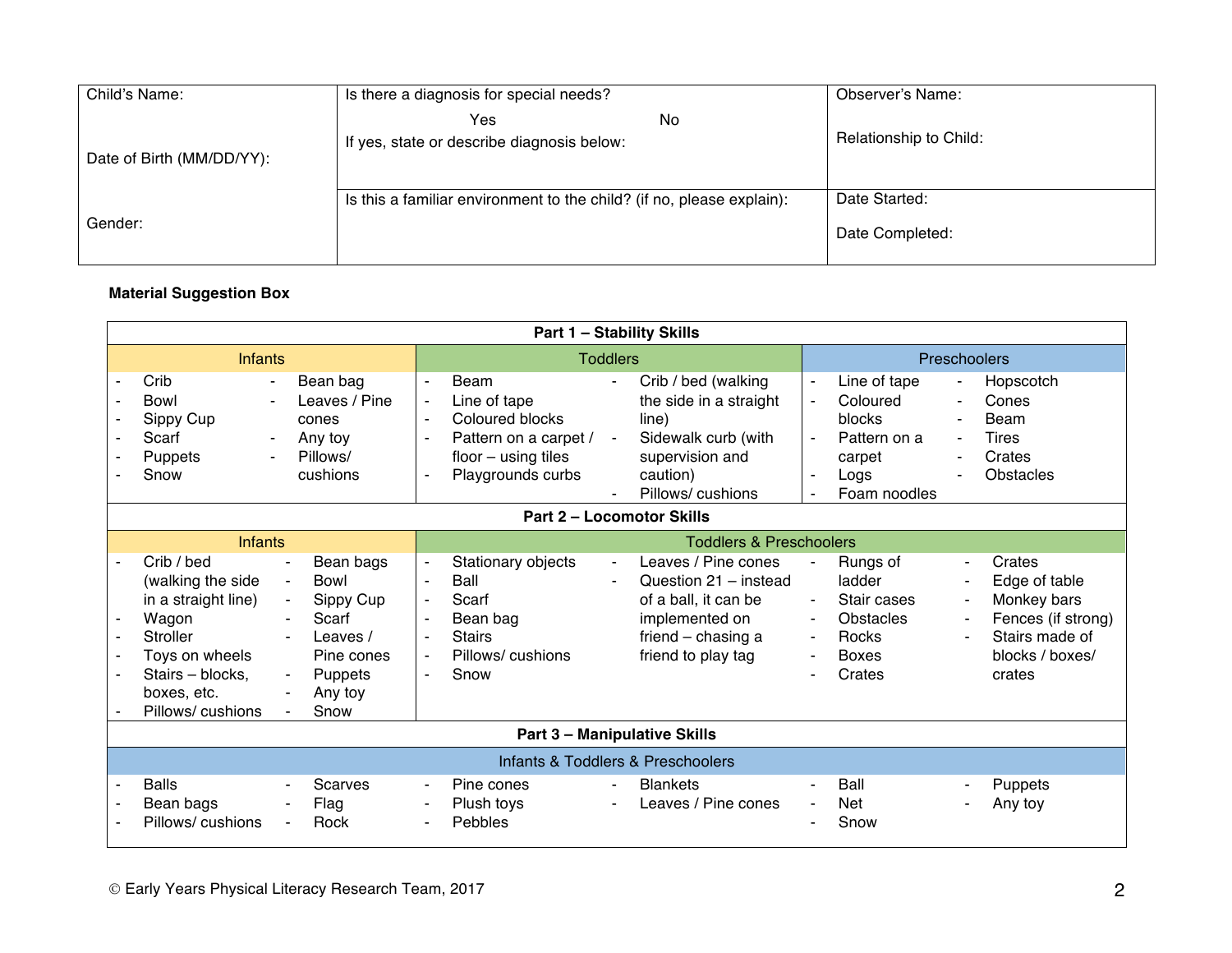| Part 1 - Stability Skills - Stretching / Sitting / Balancing                                    |                |                |                          | Date of Birth:         |
|-------------------------------------------------------------------------------------------------|----------------|----------------|--------------------------|------------------------|
| Yellow = 6 months - 23 months Green = 24 months - 47 months Blue = 48 months - $\pm$ 71 months  | Consistent     | Emerging       | Observable<br><b>Not</b> | <b>Comments/ Notes</b> |
| Does the child                                                                                  |                |                |                          |                        |
| While on her tummy, hold her head straight up?<br>1.                                            | O              | O              | O                        |                        |
| While on her tummy, straighten both arms and push her whole chest off the bed or floor?<br>2.   | O              | O              | O                        |                        |
| While on her back, lift her legs high enough to see her feet?<br>З.                             | O              | O              | O                        |                        |
| Sit up straight on the floor for several minutes?<br>4.                                         | O              | $\circ$        | O                        |                        |
| While standing, balance her own weight?<br>5.                                                   | O              | Ő              | Ő                        |                        |
| While standing, bend down and pick up a toy and then return to a standing position?<br>6.       | $\overline{O}$ | $\circ$        | O                        |                        |
| While standing, does the child                                                                  |                |                |                          |                        |
| 7. Bend forward to touch his knees or toes?                                                     |                | $\circ$        | Ő                        |                        |
| Stand on his tiptoes and stretch his hands up to the sky?<br>8.                                 |                | $\circ$        | O                        |                        |
| 9. With support, balance on one foot for about one second?                                      |                |                |                          |                        |
| 10. Without support, balance on one foot for about one second? (See Figure 1)                   |                | $\overline{O}$ | $\overline{O}$           |                        |
| Does the child                                                                                  |                |                |                          |                        |
| 11. Use his arms to balance, while walking on a straight line? (See Figure 1)                   | O O O          |                |                          |                        |
| While standing, does the child                                                                  |                |                |                          |                        |
| 12. Bend to touch her toes and then stretch her hands up to the sky?                            |                |                | O O O                    |                        |
| While on hands and knees, does the child                                                        |                |                |                          |                        |
| 13. Curve her back up to the sky and then bend down towards the floor? (See Figure 2)           | O              | $\overline{O}$ | $\overline{O}$           |                        |
| 14. Raise one arm straight out in front of her body, without falling over? (See Figures 2, 3.3) | $\overline{O}$ | O              | O                        |                        |
| 15. Raise one leg straight out behind her body, without falling over?                           |                |                |                          |                        |
| Does the child walk                                                                             |                | O O O          |                          |                        |
| 16. Walk in a circle, alternating feet?                                                         |                |                |                          |                        |
| 17. On a beam without falling off? (See Figure 1)                                               | O              |                | O                        |                        |
| 18. Forward on a straight line, heel-to-toe, without losing her balance?                        | Ő              | $\bigcup$      | O                        |                        |
| 19. Backward on a straight line, toe-to-heel, without losing her balance?                       | O              | Ő              |                          |                        |
| © Early Years Physical Literacy Research Team, 2017                                             |                |                |                          | 3                      |

Child's Name: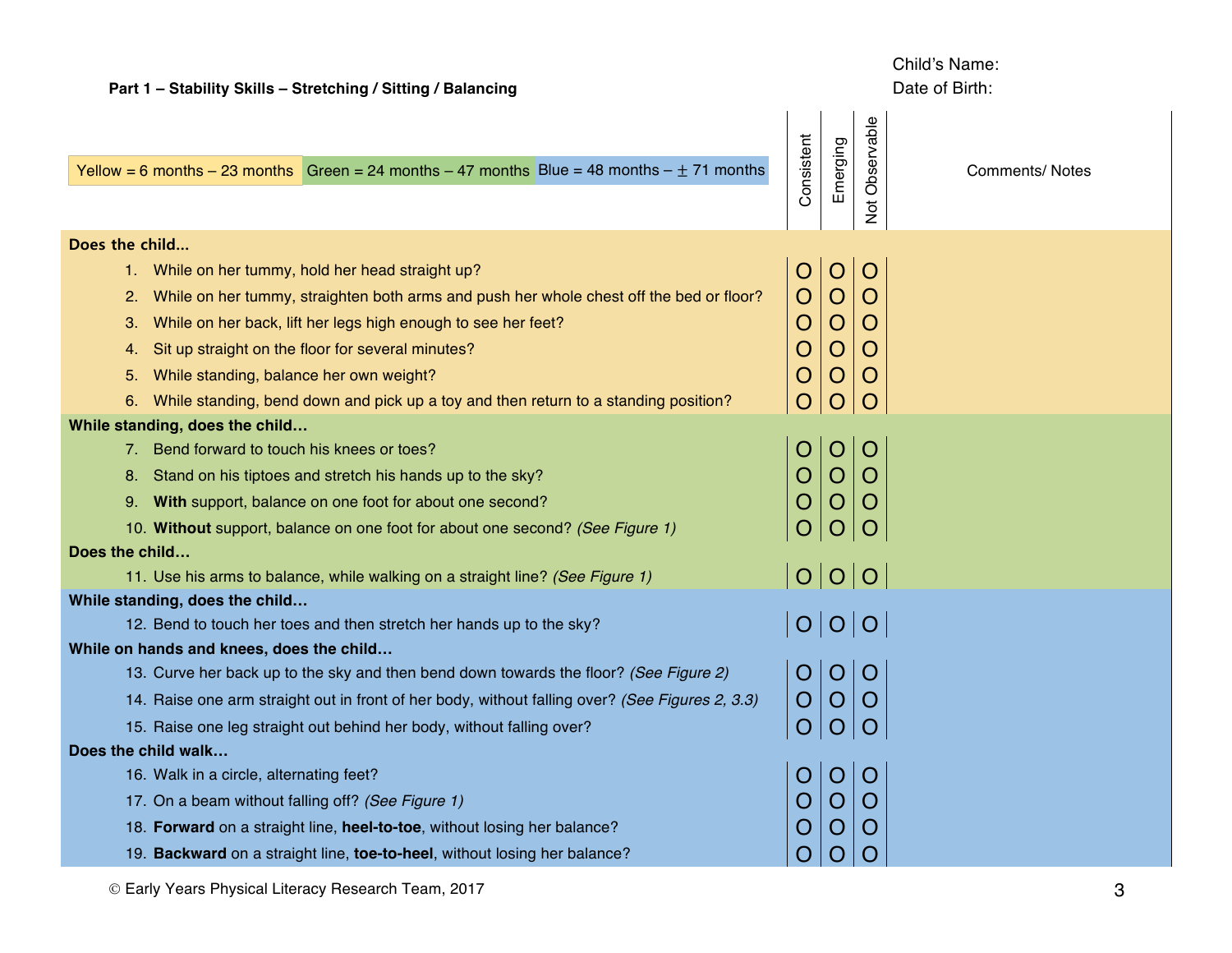| Part 2 - Locomotor Skills - Walking / Crawling / Climbing / Running / Jumping / Hopping / Rolling                                                                                                                                                                                                                                                                                                                                                                                                                                                                                                                                                                                                                                                                                                                                                                                                                                                                                                                                                                                          |                                                                                                                                                                                                     |                                                                                                                                                                                                                          |                                                                                                                                                                                                                                         | Child's Name:<br>Date of Birth: |  |  |
|--------------------------------------------------------------------------------------------------------------------------------------------------------------------------------------------------------------------------------------------------------------------------------------------------------------------------------------------------------------------------------------------------------------------------------------------------------------------------------------------------------------------------------------------------------------------------------------------------------------------------------------------------------------------------------------------------------------------------------------------------------------------------------------------------------------------------------------------------------------------------------------------------------------------------------------------------------------------------------------------------------------------------------------------------------------------------------------------|-----------------------------------------------------------------------------------------------------------------------------------------------------------------------------------------------------|--------------------------------------------------------------------------------------------------------------------------------------------------------------------------------------------------------------------------|-----------------------------------------------------------------------------------------------------------------------------------------------------------------------------------------------------------------------------------------|---------------------------------|--|--|
| Yellow = 6 months - 23 months Green = 24 months - 47 months Blue = 48 months - $\pm$ 71 months                                                                                                                                                                                                                                                                                                                                                                                                                                                                                                                                                                                                                                                                                                                                                                                                                                                                                                                                                                                             | Consistent                                                                                                                                                                                          | Emerging                                                                                                                                                                                                                 | Not Observable                                                                                                                                                                                                                          | Comments / Notes                |  |  |
| Does the child                                                                                                                                                                                                                                                                                                                                                                                                                                                                                                                                                                                                                                                                                                                                                                                                                                                                                                                                                                                                                                                                             |                                                                                                                                                                                                     |                                                                                                                                                                                                                          |                                                                                                                                                                                                                                         |                                 |  |  |
| 1. While on his back, wave his arms and legs, wiggle, and squirm?<br>Roll from his back to his tummy, getting both arms out from under him?<br>2.<br>Get into a crawling position by getting up on his hands and knees?<br>3.<br>Try to move across the floor to get a toy? (See Figures 3.1, 3.2, 3.3)<br>4.<br>Pull himself to a standing position by holding onto something?<br>5.<br>With support, sidestep around the crib or furniture?<br>6.<br>With support, take several steps without tripping or falling?<br>7.<br>Without support, pull himself to standing using furniture, let go, and take several steps<br>8.<br>Without support, stand up in the middle of the floor and take several steps?<br>9.<br>10. Push a toy on wheels, steering it around objects and backing out of corners?<br>11. Walk and seldom fall?<br>12. With support, walk up or down the stairs by placing both feet on each stair?<br>13. Run and then stop, without bumping into things or falling? (See Figure 4)<br>14. Jump up with both feet leaving the floor at the same time? (See Figure 4) | $\bigcirc$<br>$\overline{O}$<br>$\overline{O}$<br>O<br>$\bigcirc$<br>$\bigcirc$<br>$\bigcirc$<br>$\circ$<br>$\overline{O}$<br>$\overline{O}$<br>$\overline{O}$<br>$\overline{O}$<br>$\bigcirc$<br>O | $\bigcirc$<br>$\overline{O}$<br>$\overline{O}$<br>$\overline{O}$<br>$\mathbf O$<br>$\mathbf O$<br>$\overline{O}$<br>$\overline{O}$<br>$\mathbf O$<br>$\mathbf O$<br>$\overline{O}$<br>$\overline{O}$<br>$\mathbf O$<br>O | $\mathbf O$<br>$\overline{O}$<br>$\overline{O}$<br>$\mathsf{O}$<br>$\mathsf{O}$<br>$\mathsf{O}$<br>$\overline{O}$<br>$\mathsf{O}$<br>$\mathsf{O}$<br>$\overline{O}$<br>$\overline{O}$<br>$\mathsf{O}$<br>$\mathsf{O}$<br>$\overline{O}$ |                                 |  |  |
| Does the child                                                                                                                                                                                                                                                                                                                                                                                                                                                                                                                                                                                                                                                                                                                                                                                                                                                                                                                                                                                                                                                                             |                                                                                                                                                                                                     |                                                                                                                                                                                                                          |                                                                                                                                                                                                                                         |                                 |  |  |
| 15. Walk around corners and stationary objects, without falling or bumping into anything?<br>16. Walk around moving objects and people without falling or bumping into anything?<br>17. Move in several directions: forward, backward, sideways, under, and over?<br>18. Walk up or down stairs by placing only one foot on each stair?<br>19. Run without falling most of the time?<br>20. Run while holding a large object in both hands? (See Figure 5)<br>21. Chase a ball? (See Figure 4)<br>Does the child                                                                                                                                                                                                                                                                                                                                                                                                                                                                                                                                                                           | $\circ$<br>$\overline{O}$<br>$\overline{O}$<br>$\mathsf O$<br>$\overline{O}$<br>O                                                                                                                   | $\circ$<br>$\circ$<br>$\bigcirc$<br>$\overline{O}$<br>$\overline{O}$<br>$\circ$                                                                                                                                          | $\circ$<br>$\circ$<br>$\overline{O}$<br>$\overline{O}$<br>$\overline{O}$<br>$\mathsf{O}$<br>$\Omega$                                                                                                                                    |                                 |  |  |
| 22. Jump forward with both feet leaving the ground at the same time?<br>23. Jump from a raised surface and land solidly on her feet? (See Figure 6)<br>24. With support, hop on one foot?<br>25. Without support, hop on one foot?<br>26. Without support, climb a stable structure? (See Figure 7)                                                                                                                                                                                                                                                                                                                                                                                                                                                                                                                                                                                                                                                                                                                                                                                        | Ő<br>O<br>O<br>$\overline{O}$<br>Ő                                                                                                                                                                  | Ő<br>$\circ$<br>O<br>O<br>Ô                                                                                                                                                                                              | $\bigcirc$<br>$\circ$<br>$\mathcal{O}$<br>$\circ$<br>$\circ$                                                                                                                                                                            |                                 |  |  |
| © Early Years Physical Literacy Research Team, 2017                                                                                                                                                                                                                                                                                                                                                                                                                                                                                                                                                                                                                                                                                                                                                                                                                                                                                                                                                                                                                                        |                                                                                                                                                                                                     |                                                                                                                                                                                                                          |                                                                                                                                                                                                                                         | 4                               |  |  |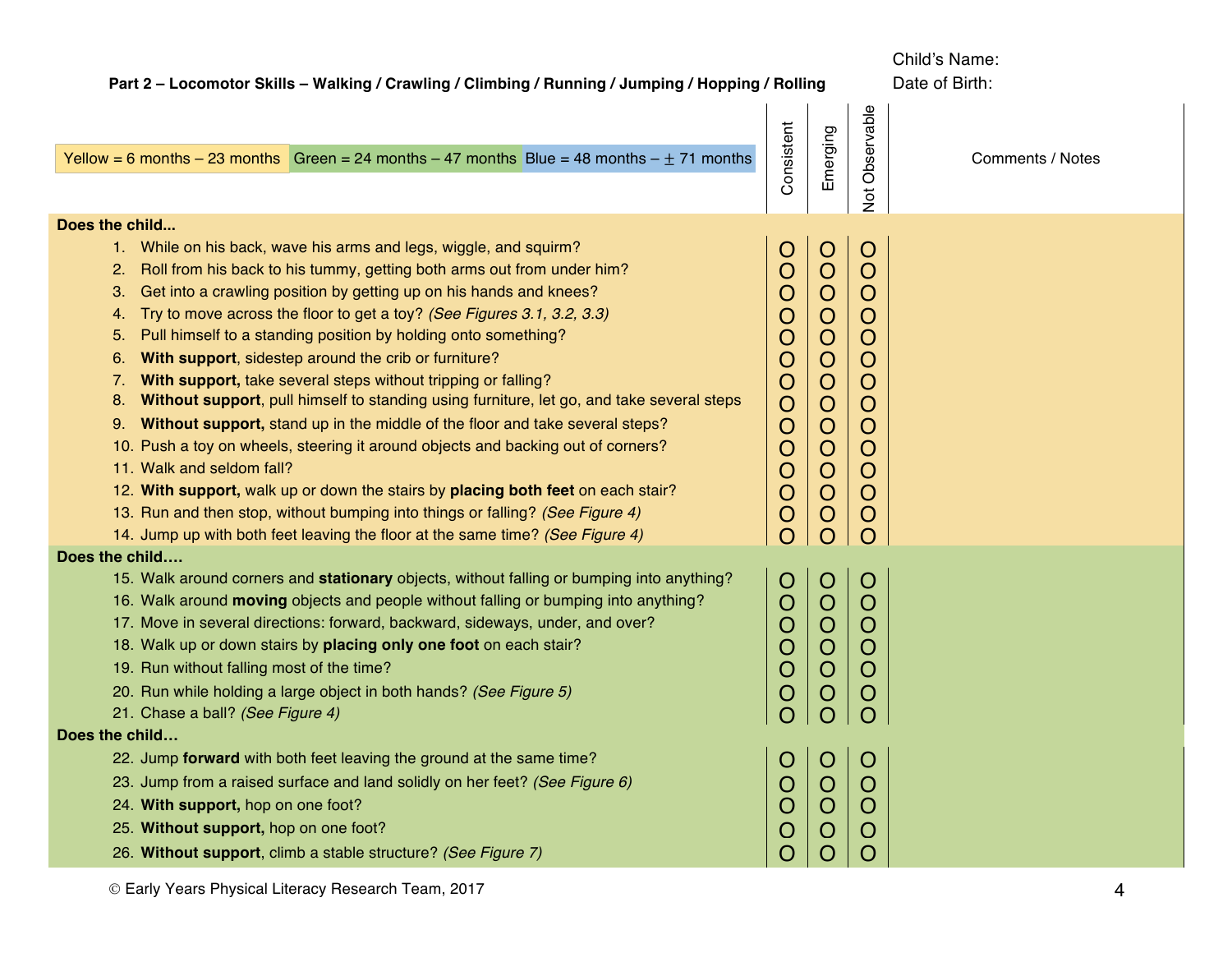| Part 2 - Locomotor Skills - Walking / Crawling / Climbing / Running / Jumping / Hopping / Rolling                                                                                                                                                                                                                                                                                                                                                                                                                                                                                                                                                                                            |                                                                                                           | Child's Name:<br>Date of Birth:   |                                 |                  |
|----------------------------------------------------------------------------------------------------------------------------------------------------------------------------------------------------------------------------------------------------------------------------------------------------------------------------------------------------------------------------------------------------------------------------------------------------------------------------------------------------------------------------------------------------------------------------------------------------------------------------------------------------------------------------------------------|-----------------------------------------------------------------------------------------------------------|-----------------------------------|---------------------------------|------------------|
| Yellow = 6 months - 23 months Green = 24 months - 47 months Blue = 48 months - $\pm$ 71 months                                                                                                                                                                                                                                                                                                                                                                                                                                                                                                                                                                                               | Consistent                                                                                                | Emerging                          | Observable<br>$\frac{5}{2}$     | Comments / Notes |
| Does the child<br>27. Walk on his tiptoes?<br>28. Lie down and roll like a log on the floor or down a hill?<br>29. Stop, start, and change direction smoothly when running?<br>30. Run around corners and stationary objects without falling or bumping into anything?<br>31. Run around moving objects and people without falling or bumping into anything?<br>32. Jump forward from a standing position, starting with his feet together?<br>33. Hop forward on one foot without putting down the other foot?<br>34. Hop from one foot to the other several times while staying in the same place?<br>35. Skip forwards across a room, alternating feet?<br>36. Leap over small obstacles? | $\overline{C}$<br>O<br>$\mathbf O$<br>$\mathbf O$<br>$\overline{O}$<br>Ő<br>O<br>O<br>$\overline{O}$<br>Ő | O<br>O<br>Ő<br>O<br>Ő<br>( )<br>0 | C<br>O<br>Ő<br>O<br>U<br>O<br>0 |                  |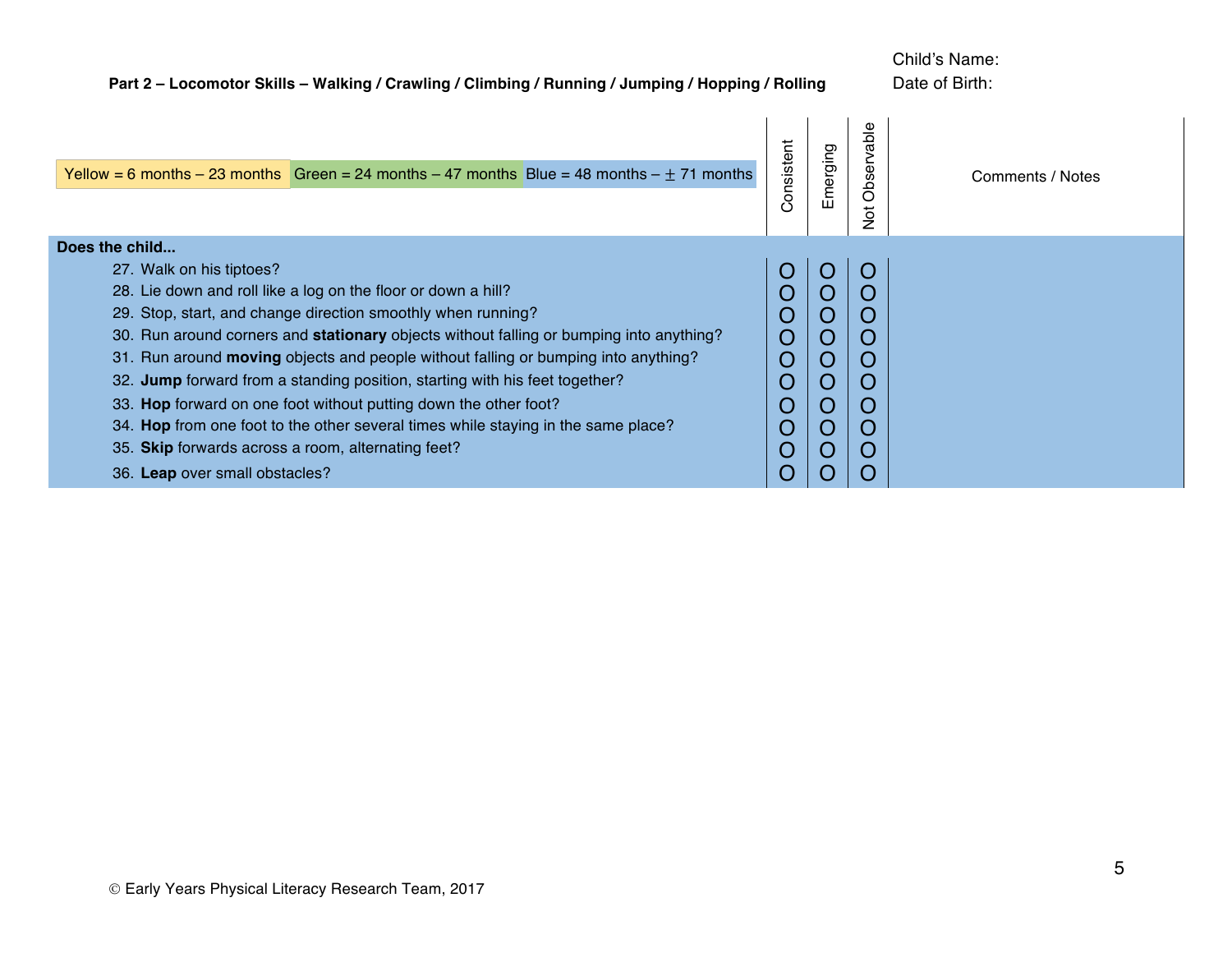| Part 3 - Manipulative Skills - Grasping / Throwing / Catching / Kicking                                                                                                                                                                                                                                                                                                                                                                                                                                                                                                                                                                        |                                                                                              |                                                                                                                                                                                              |                                                                                                                             | Child's Name:<br>Date of Birth: |
|------------------------------------------------------------------------------------------------------------------------------------------------------------------------------------------------------------------------------------------------------------------------------------------------------------------------------------------------------------------------------------------------------------------------------------------------------------------------------------------------------------------------------------------------------------------------------------------------------------------------------------------------|----------------------------------------------------------------------------------------------|----------------------------------------------------------------------------------------------------------------------------------------------------------------------------------------------|-----------------------------------------------------------------------------------------------------------------------------|---------------------------------|
| Yellow = 6 months - 23 months Green = 24 months - 47 months Blue = 48 months - $\pm$ 71 months                                                                                                                                                                                                                                                                                                                                                                                                                                                                                                                                                 | Consistent                                                                                   | Emerging                                                                                                                                                                                     | Observable<br>$\overline{5}$                                                                                                | <b>Comments / Notes</b>         |
| Does the child<br>1. Reach or grasp an object using both hands?<br>2. Pick up an object with only one hand?<br>Bang an object up and down on the floor or table?<br>З.<br>While holding an object in each hand, clap the toys together? (See Figure 8)<br>4.<br>Pass an object back and forth from one hand to the other?<br>5.<br>Roll a ball on the floor with both hands?<br>6.<br><b>Roll</b> a ball on the floor with <b>one hand</b> ?<br>7.<br>Throw a ball in the air with both hands?<br>8.<br>9. Throw a ball in the air with one hand?<br>10. With support, kick a stationary ball?<br>11. Without support, kick a stationary ball? | $\overline{O}$<br>O<br>O<br>O<br>O<br>O<br>O<br>O<br>O<br>$\overline{O}$<br>$\left( \right)$ | $\overline{O}$<br>$\overline{O}$<br>$\overline{O}$<br>$\overline{O}$<br>$\overline{O}$<br>$\overline{O}$<br>$\overline{O}$<br>$\overline{O}$<br>$\overline{O}$<br>$\overline{O}$<br>$\Omega$ | $\overline{O}$<br>$\overline{O}$<br>$\overline{O}$<br>$\overline{O}$<br>O<br>$\overline{O}$<br>O<br>O<br>O<br>O<br>$\Omega$ |                                 |
| Does the child<br>12. Using both hands, throw a large ball?<br>13. Using one hand, throw a small ball?<br>14. Catch a large ball by making a basket with both arms against his body?<br>15. Catch a large ball using both hands?<br>16. Kick at a ball with his leg straight?<br>17. Kick at a ball with his leg bent?<br>While standing still, does the child<br>18. Kick a stationary ball?<br>19. Kick a moving ball?                                                                                                                                                                                                                       | $\overline{O}$<br>O<br>$\bigcirc$<br>O<br>O<br>$\overline{O}$                                | $\overline{O}$<br>$\overline{O}$<br>$\overline{O}$<br>$\overline{O}$<br>O<br>O<br>$\circ$<br>$\overline{O}$                                                                                  | $\circ$<br>O<br>O<br>O<br>Ő<br>Ő<br>$\circ$                                                                                 |                                 |
| Does the child<br>20. Throw a ball with one hand in the direction of a person or basket?<br>21. Catch a small ball?<br>22. Play "catch" with others, throwing and catching?<br>While standing still, does the child<br>23. Kick a moving ball in a specific direction?<br>While running, does the child<br>24. Kick a moving ball?<br>25. Kick a moving ball in a specific direction?                                                                                                                                                                                                                                                          | O<br>O<br>$\overline{O}$                                                                     | O<br>O<br>$ O $ $O$ $ O $<br> O O O <br>$\overline{O}$                                                                                                                                       |                                                                                                                             |                                 |
| © Early Years Physical Literacy Research Team, 2017                                                                                                                                                                                                                                                                                                                                                                                                                                                                                                                                                                                            |                                                                                              |                                                                                                                                                                                              |                                                                                                                             | 6                               |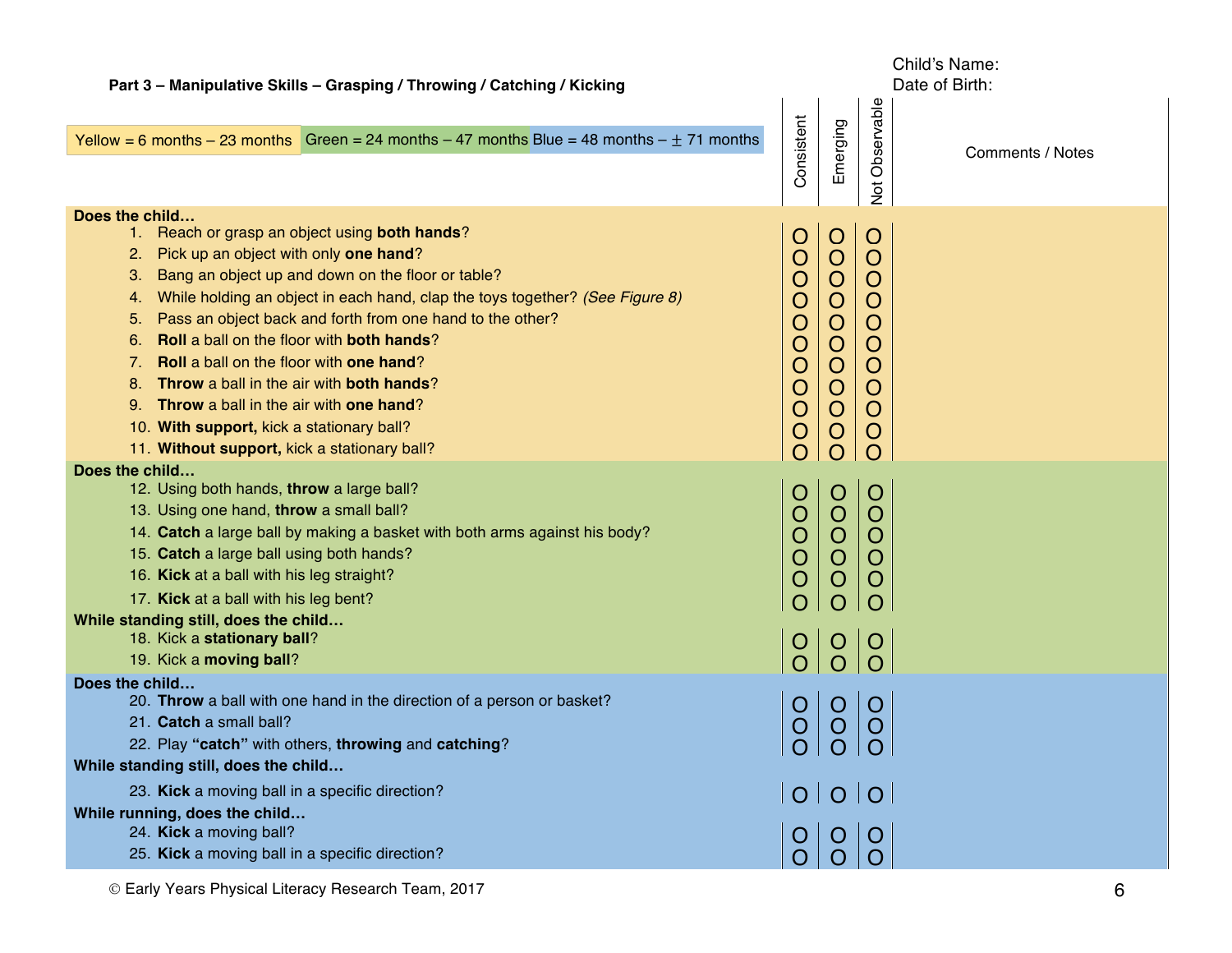**Visual Reference** – Part 1 – *Stability Skills,* Part 2 – *Locomotor Skills* 

The illustrations show alternative suggestions for specific physical movements within PLOT questions. Please understand that all movements can be easily introduced and observed through natural play moments.





This stretch can easily be observed and introduced during natural play moments such as crawling under a table or child entering a tunnel.

A child is balancing on one foot, walking on a beam, using both of his arms to balance. PLOT observer will be able to observe multiple questions during what seems to be one physical movement.



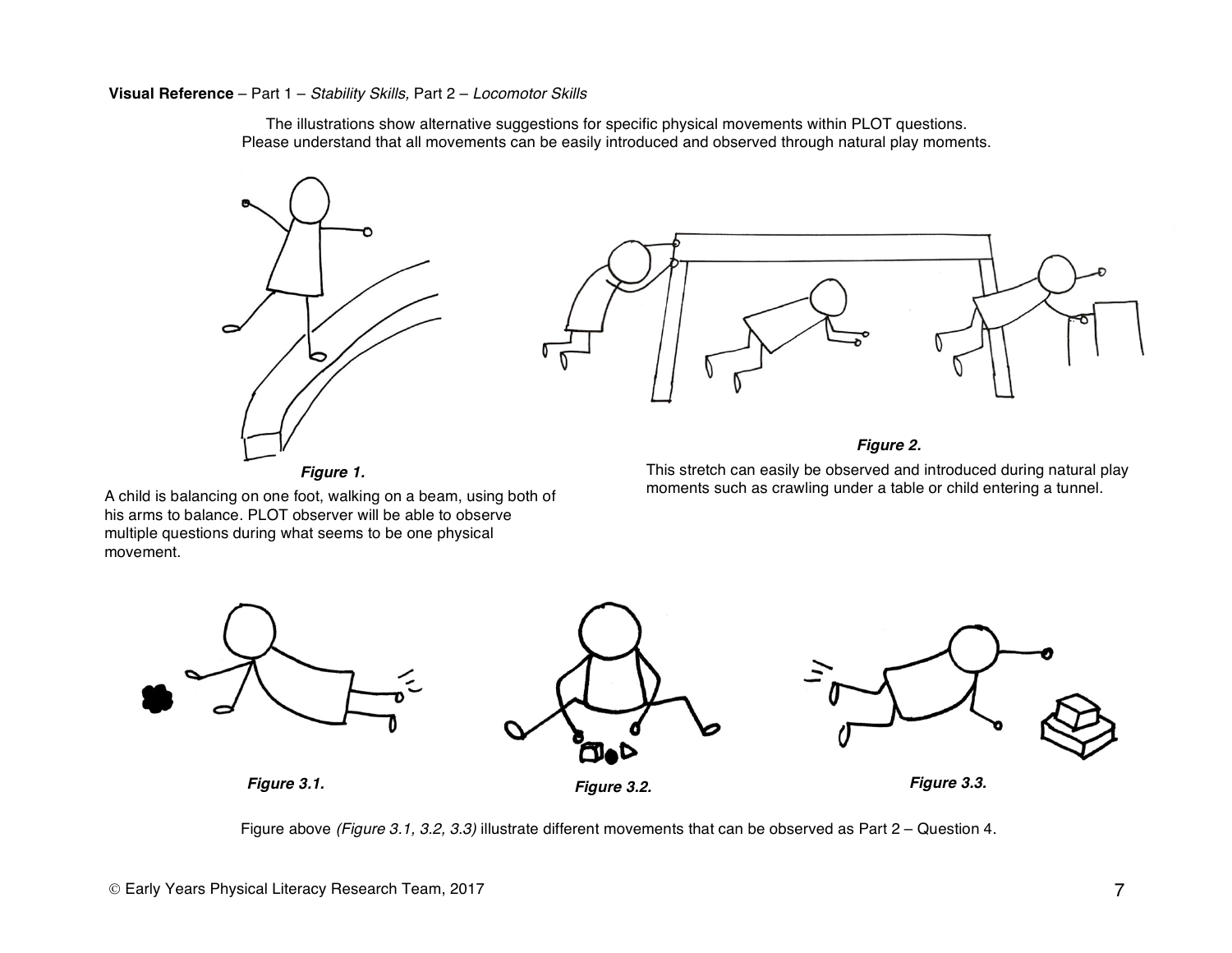**Visual Reference** – Part 2 – *Locomotor Skills*, Part 3 – *Manipulative Skills*



*Figure 4***.**

Children are chasing each other and enjoying natural play. Question 21 can be alternatively observed when children chase each other during natural play.



*Figure 6***.**

The figure illustrates when a child jumps from a raised surface such as stairs, steps, edge of a curb, etc.



*Figure 5***.** Part 2, question 20 can be observed using other equipment.



*Figure 7***.**

A child is climbing a fence. This is an alternative observable moment of question 26 and it can be adapted to crates, chairs, tables, etc.



*Figure 8***.**

This movement can easily be observed during natural play moments such as, clapping her hands together, like "Pat-a-cake."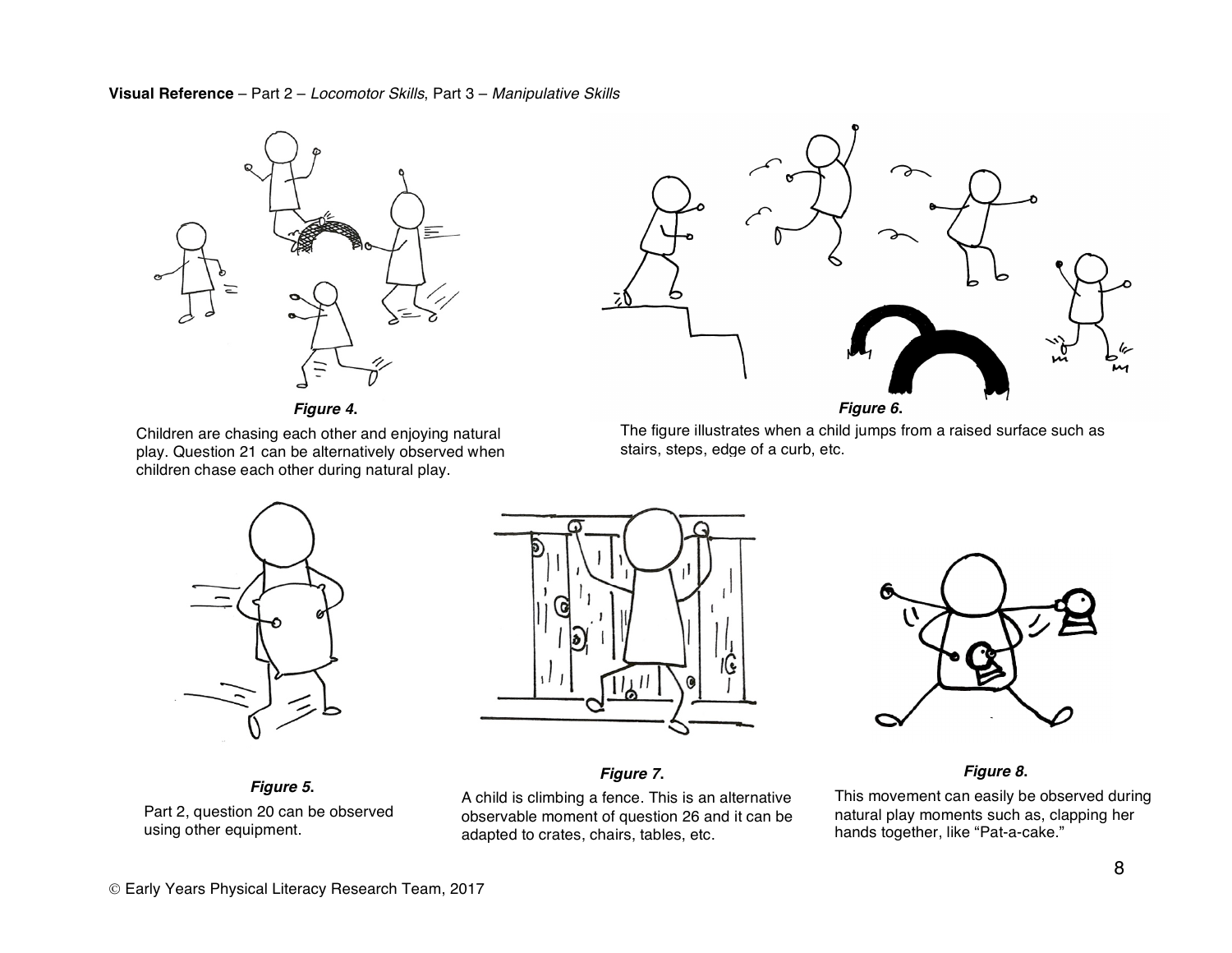#### **Part 4 – Observations, Addressing Environment, Motivation, and Confidence**

- 1. Does the **indoor** environment **encourage** physical activity?
- 2. Does the **outdoor** environment **encourage** physical activity?
- 3. Does the ECE/parent (adult) **encourage** physical activity?
- 4. Does the ECE/parent (adult) **actively participate** in physical activity with the child?
- 5. Is the child **curious** about the opportunities to be physically active (i.e. express interest)?
- 6. Does the child **explore** physical activity opportunities?
- 7. Does the child **engage** and persist in physical activities (i.e. repeat to mastery)?
- 8. Does the child **build upon** or extend his or her skills (challenge him or herself)?
- 9. Does the ECE/parent promote **curiosity** in the child's learning environment?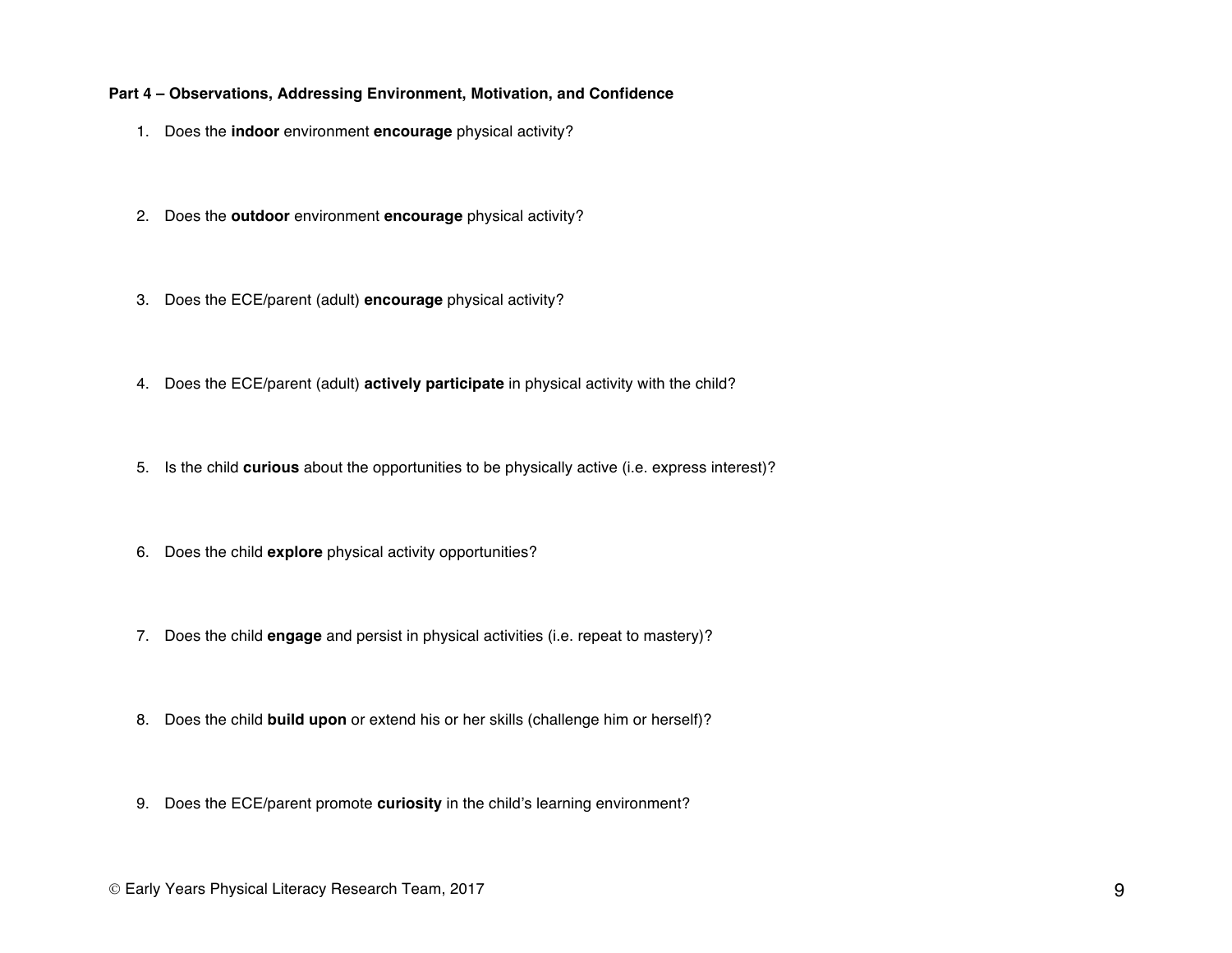#### **Part 5 – Environmental Considerations**

These questions are designed to prompt further reflection about your child care environment

- 1. What **materials or equipment** could you add to the **indoor play space** to further promote physical literacy?
- 2. What **materials or equipment** could you add in the **outdoor play space** that would further enhance physical literacy?
- 3. What kinds of **activities** could you consider planning if you take the children's **interest** into account? For example a 2-year-old is interested in farm animals, how could you turn this into a physical activity?

4. How can *you* model physical activity both inside and outside?

5. What are some ways that you promote **curiosity** in a child's learning environment?